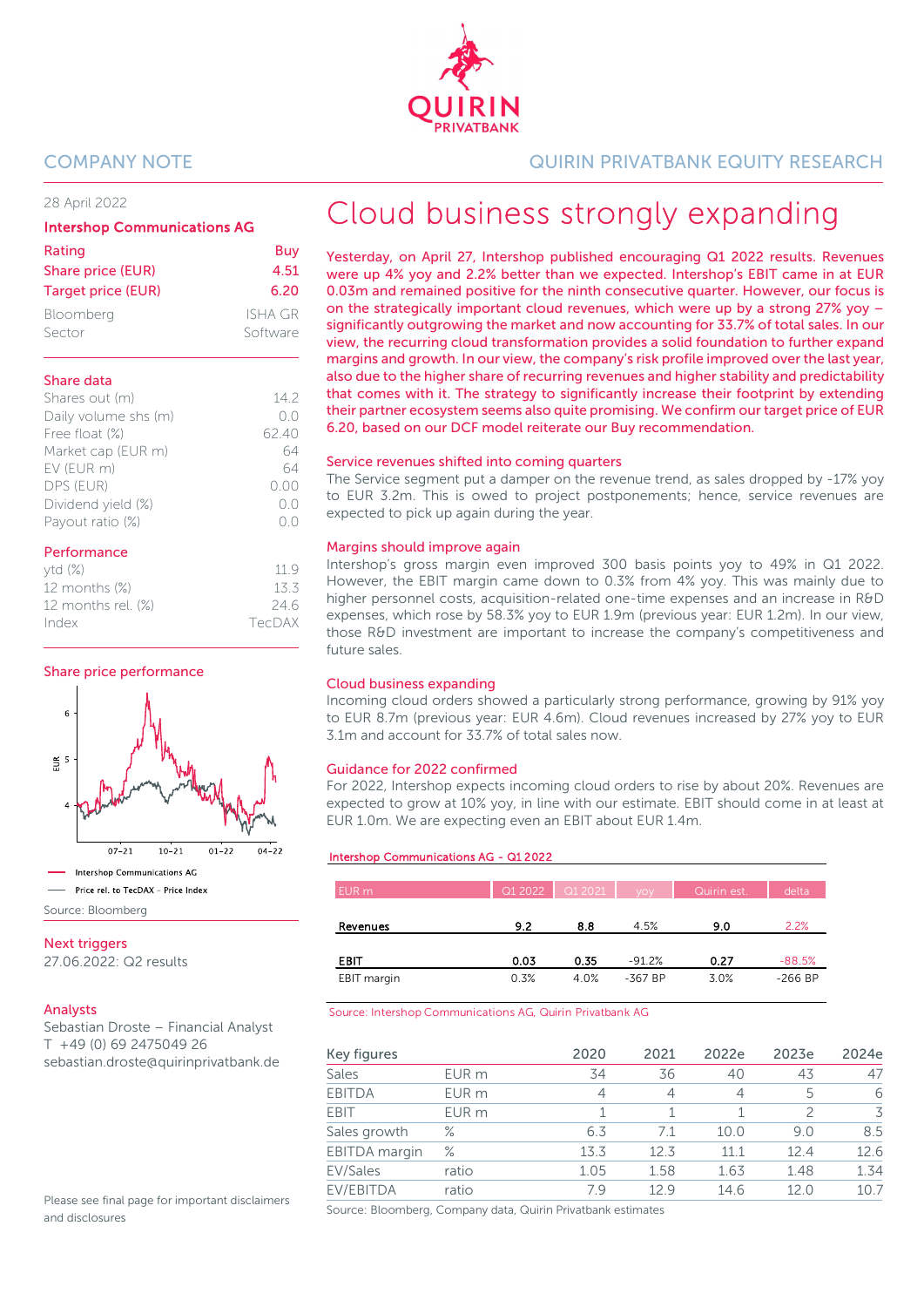### DCF Valuation

We have derived our target price for Intershop from our DCF model. With a WACC of 6.83% (resulting from a risk-free rate of 2%, market premium of 5% and a beta of 1.0), a midterm revenue CAGR 2021-2024 of 9.2% fading to a perpetual growth rate of 1.5% and a sustainable long-term EBIT margin of 14% our DCF model derives a fair value of EUR 6.20 per share. Hence, we reiterate our Buy recommendation.

| DCF Model for Intershop Communications AG |                |                |                |                |                           |                |                   |                |                       |                       |               |
|-------------------------------------------|----------------|----------------|----------------|----------------|---------------------------|----------------|-------------------|----------------|-----------------------|-----------------------|---------------|
| (EUR <sub>m</sub> )                       | 2022e          | 2023e 2024e    |                | 2025e          | 2026e                     |                | 2027e 2028e 2029e |                | 2030e                 | 2031e                 | <b>TV</b>     |
| <b>Sales</b><br>growth yoy                | 39.6<br>10.0%  | 43.2<br>9.0%   | 46.8<br>8.5%   | 50.1<br>7.0%   | 53.6<br>7.0%              | 56.9<br>6.1%   | 59.8<br>5.2%      | 62.4<br>4.3%   | 64.5<br>3.4%          | 66.1<br>2.5%          |               |
| <b>EBIT</b><br>EBIT margin                | 1.4<br>3.5%    | 2.4<br>5.5%    | 3.0<br>6.5%    | 3.9<br>7.8%    | 4.2<br>7.8%               | 5.1<br>9.0%    | 6.1<br>10.3%      | 7.2<br>11.5%   | 8.2<br>12.8%          | 9.2<br>14.0%          |               |
| <b>Taxes</b><br><b>Tax</b> rate           | $-0.3$<br>25%  | $-0.6$<br>25%  | $-0.9$<br>30%  | $-1.2$<br>30%  | $-1.3$<br>30%             | $-1.5$<br>30%  | $-1.8$<br>30%     | $-2.2$<br>30%  | $-2.5$<br>30%         | $-2.8$<br>30%         |               |
| Depreciation<br>% of sales                | 3.0<br>7.6%    | 3.0<br>6.9%    | 2.9<br>6.1%    | 2.9<br>5.8%    | 3.0<br>5.6%               | 3.6<br>6.3%    | 4.0<br>6.6%       | 4.3<br>6.8%    | 4.5<br>6.9%           | 4.6<br>7.0%           |               |
| Capex<br>% of sales                       | $-3.2$<br>8.0% | $-3.0$<br>7.0% | $-3.3$<br>7.0% | $-3.5$<br>7.0% | $-3.8$<br>7.0%            | $-4.0$<br>7.0% | $-4.2$<br>7.0%    | $-4.4$<br>7.0% | $-4.5$<br>7.0%        | $-4.6$<br>7.0%        |               |
| $\triangle$ NWC<br>% of sales             | 0.0<br>$-0.1%$ | 0.0<br>$-0.1%$ | 0.0<br>$-0.1%$ | 0.0<br>$-0.1%$ | 0.0<br>$-0.1%$            | 0.0<br>$-0.1%$ | 0.0<br>$-0.1%$    | 0.0<br>$-0.1%$ | 0.0<br>$-0.1%$        | 0.0<br>$-0.1%$        |               |
| <b>FCF</b><br>growth yoy                  | 0.9<br>n.m.    | 1.7<br>n.m.    | 1.7<br>$-0.7%$ | 2.1<br>23.7%   | 2.2<br>2.0%               | 3.2<br>47.4%   | 4.1<br>28.0%      | 5.0<br>20.1%   | 5.7<br>15.8%          | 6.5<br>13.5%          | 125.2<br>1.5% |
| <b>PV FCF</b>                             | 0.9            | 1.6            | 1.5            | 1.7            | 1.6                       | 2.2            | 2.7               | 3.0            | 3.2                   | 3.4                   | 66.1          |
|                                           |                |                |                |                |                           |                |                   |                |                       |                       |               |
| Enterprise value                          |                | 88             |                |                | <b>PV Forecast Period</b> |                | 22                |                | <b>Risk free rate</b> |                       | 2.00%         |
| - Net Debt / Net Cash                     |                | $-0.2$         |                |                | <b>PV Terminal Value</b>  |                | 66                |                | Cost of debt          |                       | 3.00%         |
| - Pension Provisions                      |                | 0              |                |                |                           |                |                   |                |                       | <b>Market Premium</b> | 5.00%         |
| <b>Equity value</b>                       |                | 88             |                |                |                           |                |                   |                | <b>Equity ratio</b>   |                       | 100%          |
| Number of shares                          |                | 14.2           |                |                |                           |                |                   |                | Company beta          |                       | 1.0           |
| Value per share $(\epsilon)$              |                | 6.20           |                |                |                           |                |                   |                | <b>WACC</b>           |                       | 6.82%         |

Source: Quirin Privatbank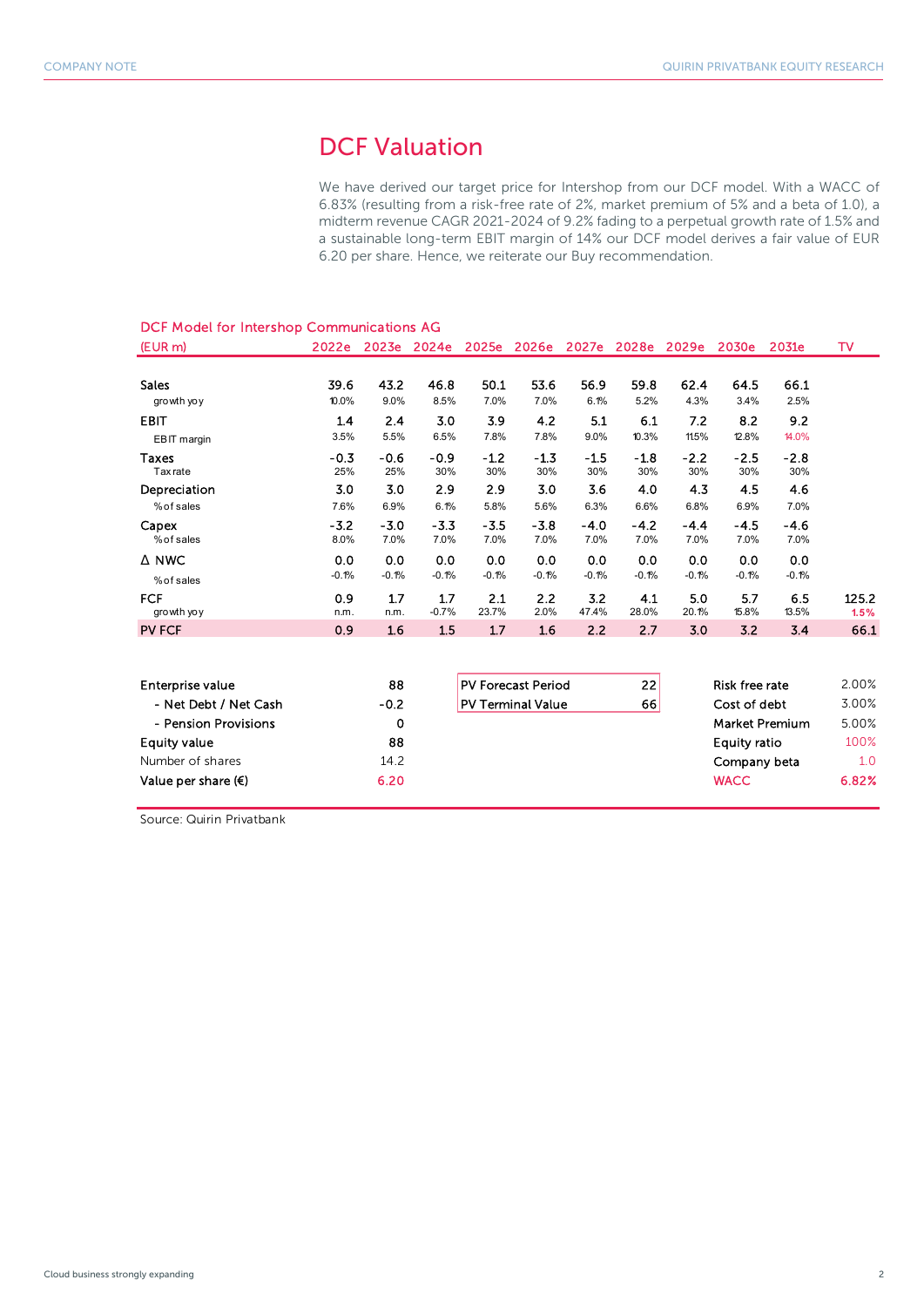### Profit & loss statement

| Profit & loss statement (EUR m)                   | 2020    | <b>YOY</b> | 2021    | YOY     | 2022e   | <b>YOY</b> | 2023e   | <b>YOY</b> | 2024e   | <b>YOY</b> |
|---------------------------------------------------|---------|------------|---------|---------|---------|------------|---------|------------|---------|------------|
| Sales                                             | 33.6    | 6.3%       | 36.0    | 7.1%    | 39.6    | 10.0%      | 43.2    | 9.0%       | 46.8    | 8.5%       |
| Cost of sales                                     | $-17.9$ |            | $-18.6$ |         | $-20.5$ |            | $-22.3$ |            | $-24.2$ |            |
| Gross profit                                      | 15.7    |            | 17.4    |         | 19.1    |            | 20.9    |            | 22.6    |            |
| Selling expenses                                  | $-7.7$  |            | $-7.7$  |         | $-8.3$  |            | $-8.8$  |            | $-9.3$  |            |
| General administrative expenses                   | $-3.1$  |            | $-3.3$  |         | $-3.6$  |            | $-3.9$  |            | $-4.3$  |            |
| Research and development costs                    | $-3.8$  |            | $-5.7$  |         | $-6.2$  |            | $-6.8$  |            | $-7.4$  |            |
| Other operating income                            | 0.5     |            | 0.9     |         | 0.8     |            | 1.5     |            | 1.8     |            |
| Other operating expenses                          | $-0.5$  |            | $-0.4$  |         | $-0.4$  |            | $-0.5$  |            | $-0.5$  |            |
| <b>EBITDA</b>                                     | 4.5     | $-292.3%$  | 4.4     | $-1.0%$ | 4.4     | $-0.3%$    | 5.3     | 20.9%      | 5.9     | 10.6%      |
| EBITDA margin (%)                                 | 13.30   |            | 12.29   |         | 11.14   |            | 12.35   |            | 12.59   |            |
| EBIT                                              | 1.0     | $-116.1%$  | 1.3     | 25.5%   | 1.4     | 5.8%       | 2.4     | 71.3 %     | 3.0     | 28.2%      |
| EBIT margin (%)                                   | 3.11    |            | 3.64    |         | 3.50    |            | 5.50    |            | 6.50    |            |
| Net interest                                      | $-0.1$  |            | $-0.4$  |         | $-2.0$  |            | $-2.0$  |            | $-2.0$  |            |
| Net financial result                              | $-0.1$  |            | $-0.4$  |         | $-2.0$  |            | $-2.0$  |            | $-2.0$  |            |
| Exceptional items                                 | 0.0     |            | 0.0     |         | 0.0     |            | 0.0     |            | 1.0     |            |
| Pretax profit                                     | 0.9     | $-113.6%$  | 0.9     | 2.9%    | $-0.6$  | $-165.7%$  | 0.4     | $-162.0%$  | 1.0     | 177.3%     |
| Pretax margin (%)                                 | 2.68    |            | 2.58    |         | $-1.54$ |            | 0.88    |            | 2.24    |            |
| Taxes                                             | $-0.1$  |            | $-0.1$  |         | 0.2     |            | $-0.1$  |            | $-0.3$  |            |
| Tax rate (%)                                      | 12.08   |            | 12.72   |         | 25.00   |            | 25.00   |            | 30.00   |            |
| Earnings after taxes                              | 0.8     |            | 0.8     |         | $-0.5$  |            | 0.3     |            | 0.7     |            |
| Group attributable income                         | 0.7     | $-111.0%$  | 0.9     | 19.6%   | $-0.5$  | $-152.4%$  | 0.3     | $-162.0%$  | 0.7     | 158.8%     |
| No. of shares (m)                                 | 14.2    |            | 14.2    |         | 14.2    |            | 14.2    |            | 0.0     |            |
| Earnings per share (EUR)                          | 0.05    | $-110.4%$  | 0.06    | 19.6%   | $-0.03$ | $-152.4%$  | 0.02    | $-162.0%$  | 0.05    | 158.8%     |
| Source: Company data, Quirin Privatbank estimates |         |            |         |         |         |            |         |            |         |            |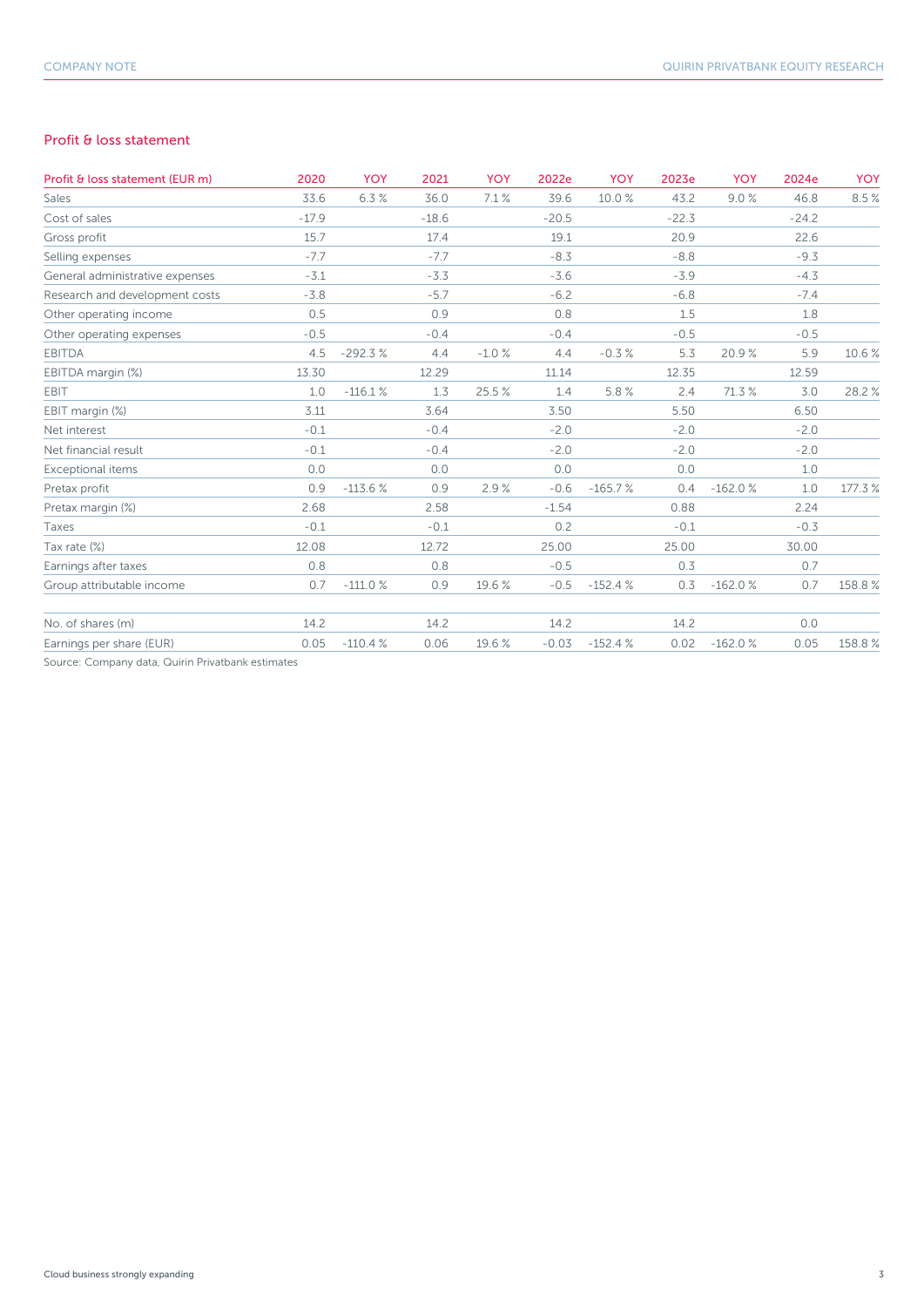### Balance sheet

| <b>Balance sheet (EUR m)</b>          | 2020   | YOY       | 2021 | YOY    | 2022e | YOY       | 2023e | YOY  | 2024e | YOY  |
|---------------------------------------|--------|-----------|------|--------|-------|-----------|-------|------|-------|------|
| Assets                                |        |           |      |        |       |           |       |      |       |      |
| Cash and cash equivalents             | 11.6   |           | 12.2 |        | 12.1  |           | 12.9  |      | 13.7  |      |
| Accounts receivables                  | 3.9    |           | 5.0  |        | 5.5   |           | 6.0   |      | 6.5   |      |
| Inventories                           | 1.0    |           | 0.0  |        | 0.0   |           | 0.0   |      | 0.0   |      |
| Other current assets                  | 0.0    |           | 0.9  |        | 0.9   |           | 0.9   |      | 0.9   |      |
| Tax claims                            | 0.1    |           | 0.1  |        | 0.1   |           | 0.1   |      | 0.1   |      |
| Total current assets                  | 16.5   | 13.0%     | 18.1 | 9.5%   | 18.5  | 2.3%      | 19.7  | 6.6% | 21.1  | 6.8% |
| Fixed assets                          | 0.5    |           | 0.6  |        | 0.8   |           | 0.8   |      | 1.3   |      |
| Goodwill                              | 4.5    |           | 4.5  |        | 4.5   |           | 4.5   |      | 4.5   |      |
| Other intangible assets               | 5.9    |           | 5.9  |        | 5.9   |           | 5.9   |      | 5.9   |      |
| Financial assets                      | 0.0    |           | 0.0  |        | 0.0   |           | 0.0   |      | 0.0   |      |
| Deferred taxes                        | 0.1    |           | 0.1  |        | 0.1   |           | 0.1   |      | 0.1   |      |
| Other fixed assets                    | 1.8    |           | 10.4 |        | 10.4  |           | 10.4  |      | 10.4  |      |
| <b>Total fixed assets</b>             | 12.8   | $-1.3%$   | 21.5 | 67.2%  | 21.6  | 0.7%      | 21.7  | 0.3% | 22.1  | 2.0% |
| <b>Total assets</b>                   | 29.4   | 6.3%      | 39.6 | 34.7%  | 40.1  | 1.4%      | 41.4  | 3.2% | 43.2  | 4.3% |
| Equity & Liabilities                  |        |           |      |        |       |           |       |      |       |      |
| Subscribed capital                    | 14.2   |           | 14.2 |        | 14.2  |           | 14.2  |      | 14.2  |      |
| Reserves & other                      | 2.6    |           | 2.6  |        | 2.6   |           | 2.6   |      | 2.6   |      |
| Revenue reserves                      | $-0.2$ |           | 0.6  |        | 0.2   |           | 0.5   |      | 1.2   |      |
| Accumulated other comprehensive       | 0.0    |           | 0.0  |        | 0.0   |           | 0.0   |      | 0.0   |      |
| Shareholder's equity                  | 16.5   | $5.1\,\%$ | 17.4 | 5.3 %  | 17.0  | $-2.6%$   | 17.2  | 1.7% | 18.0  | 4.3% |
| Minorities                            | 0.0    |           | 0.0  |        | 0.0   |           | 0.0   |      | 0.0   |      |
| Shareholder's equity incl. minorities | 16.5   | 5.1%      | 17.4 | 5.3%   | 17.0  | $-2.6%$   | 17.2  | 1.7% | 18.0  | 4.3% |
| Long-term liabilities                 |        |           |      |        |       |           |       |      |       |      |
| Pension provisions                    | 0.0    |           | 0.0  |        | 0.0   |           | 0.0   |      | 0.0   |      |
| <b>Financial liabilities</b>          | 0.8    |           | 12.0 |        | 12.0  |           | 12.0  |      | 12.0  |      |
| Tax liabilities                       | 0.0    |           | 0.0  |        | 0.0   |           | 0.0   |      | 0.0   |      |
| Other liabilities                     | 3.0    |           | 0.0  |        | 0.0   |           | 0.0   |      | 0.0   |      |
| Total long-term debt                  | 3.9    | 646.8%    | 12.0 | 210.2% | 12.0  | 0.0%      | 12.0  | 0.0% | 12.0  | 0.0% |
| Short-term debt                       |        |           |      |        |       |           |       |      |       |      |
| Other provisions                      | 0.3    |           | 0.3  |        | 0.3   |           | 0.3   |      | 0.4   |      |
| Trade payables                        | 1.5    |           | 1.6  |        | 1.8   |           | 2.0   |      | 2.1   |      |
| Financial debt                        | 1.5    |           | 0.0  |        | 0.0   |           | 0.0   |      | 0.0   |      |
| Other liabilities                     | 3.0    |           | 4.6  |        | 5.0   |           | 5.5   |      | 5.9   |      |
| Total short-term debt                 | 6.3    | $-22.4%$  | 6.5  | 2.7%   | 7.1   | 10.0%     | 7.8   | 9.0% | 8.4   | 8.5% |
| Total equity & liabilities            | 29.4   | 6.3%      | 39.6 | 34.7%  | 40.1  | $1.4\,\%$ | 41.4  | 3.2% | 43.2  | 4.3% |

Source: Company data, Quirin Privatbank estimates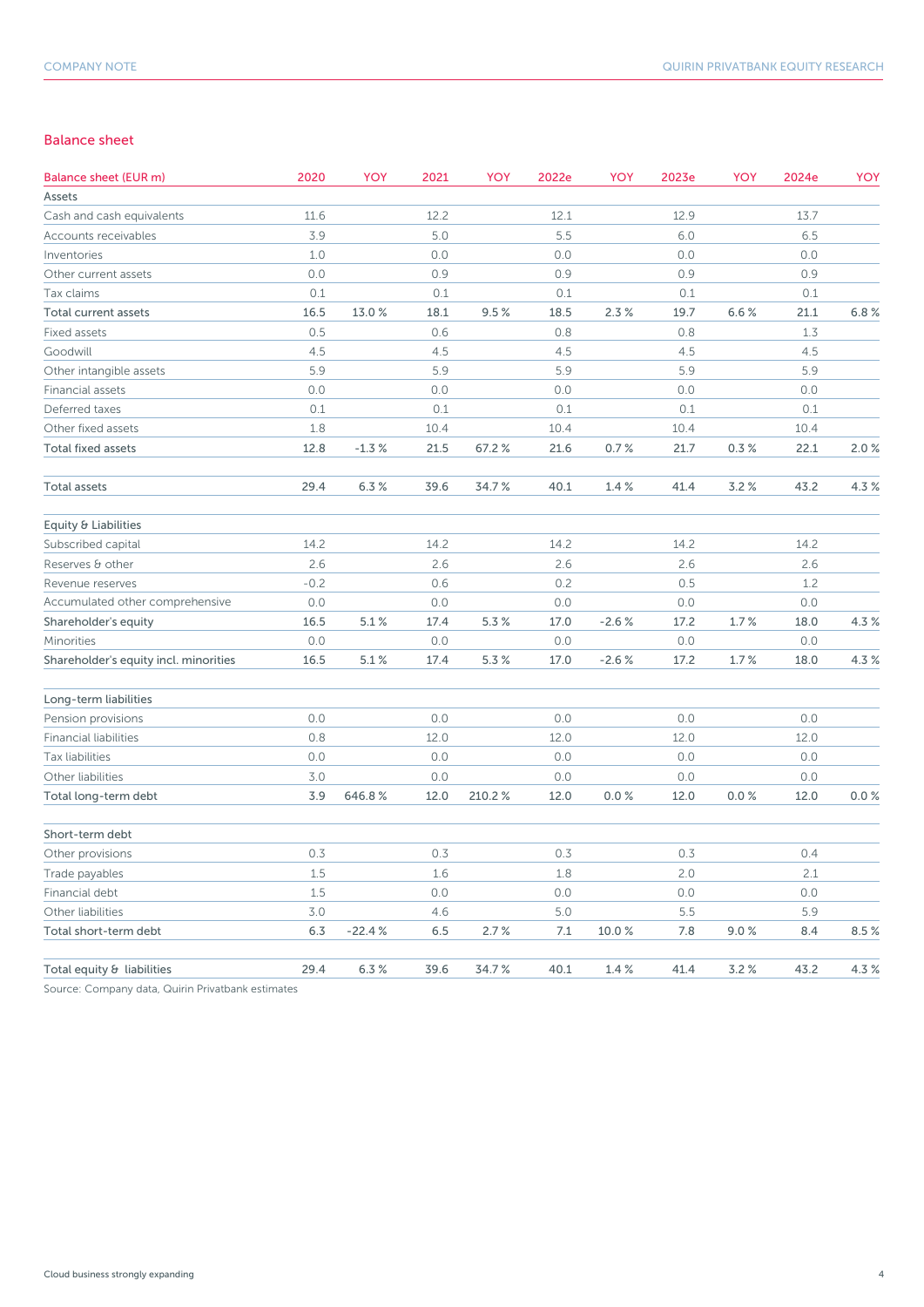### Financial key ratios

| <b>Key ratios</b>          | 2020   | 2021    | 2022e    | 2023e   | 2024e   |
|----------------------------|--------|---------|----------|---------|---------|
| Per share data (EUR)       |        |         |          |         |         |
| EPS                        | 0.05   | 0.06    | $-0.03$  | 0.02    | 0.05    |
| Book value per share       | 1.2    | 1.2     | 1.2      | 1.2     | 1.3     |
| Free cash flow per share   | 0.2    | 0.2     | 0.0      | 0.1     | 0.1     |
| Dividend per share         | 0.00   | 0.00    | 0.00     | 0.00    | 0.00    |
| Valuation ratios           |        |         |          |         |         |
| EV/Sales                   | 1.05   | 1.58    | 1.63     | 1.48    | 1.34    |
| EV/EBITDA                  | 7.9    | 12.9    | 14.6     | 12.0    | 10.7    |
| EV/EBIT                    | 33.8   | 43.5    | 46.5     | 26.8    | 20.7    |
| P/E                        | 88.5   | 74.0    | $-141.2$ | 227.8   | 88.0    |
| $\mathsf{P/B}$             | 3.9    | 3.7     | 3.8      | 3.7     | 3.6     |
| Dividend yield (%)         | 0.0    | 0.0     | 0.0      | 0.0     | 0.0     |
| Growth                     |        |         |          |         |         |
| Sales growth (%)           | 6.3    | 7.1     | 10.0     | 9.0     | 8.5     |
| Profitability ratios       |        |         |          |         |         |
| EBITDA margin (%)          | 13.3   | 12.3    | 11.1     | 12.4    | 12.6    |
| EBIT margin (%)            | 3.1    | 3.6     | 3.5      | 5.5     | 6.5     |
| Net margin (%)             | 2.2    | 2.4     | $-1.2$   | 0.7     | 1.6     |
| ROCE (%)                   | 4.5    | 4.0     | 4.2      | 7.1     | 8.8     |
| <b>Financial ratios</b>    |        |         |          |         |         |
| Total equity (EUR m)       | 16.5   | 17.4    | 17.0     | 17.2    | 18.0    |
| Equity ratio (%)           | 56.3   | 44.0    | 42.3     | 41.6    | 41.6    |
| Net financial debt (EUR m) | $-9.3$ | $-0.2$  | $-0.1$   | $-0.9$  | $-1.7$  |
| Net debt/Equity            | 0.6    | 0.4     | 0.4      | 0.4     | 0.4     |
| Interest cover             | $-7.3$ | $-3.4$  | $-0.7$   | $-1.2$  | $-1.5$  |
| Net debt/EBITDA            | $-2.1$ | 0.0     | $0.0$    | $-0.2$  | $-0.3$  |
| Payout ratio (%)           | 0.0    | 0.0     | 0.0      | 0.0     | 0.0     |
| Working Capital (EUR m)    | 0.8    | $-0.3$  | $-0.3$   | $-0.3$  | $-0.4$  |
| Working capital/Sales      | 0.02   | $-0.01$ | $-0.01$  | $-0.01$ | $-0.01$ |

Source: Company data, Quirin Privatbank estimates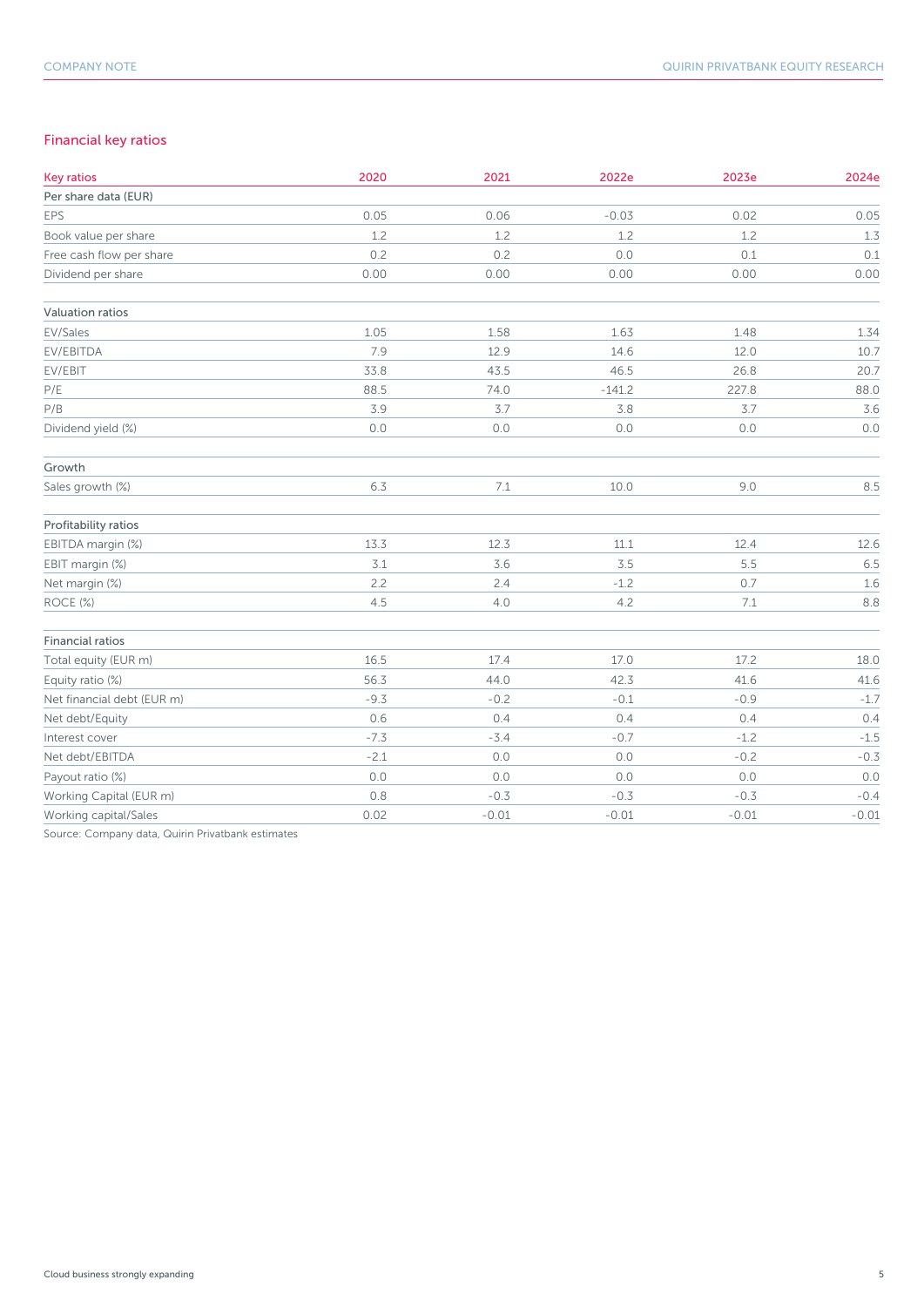### Legal Disclaimer

This report was completed 28/04/2022 17:11 CEST (Delegierte Verordnung 2016/958, Artikel 3 Absatz 1e)

This document has been prepared by Quirin Privatbank AG (hereinafter referred to as "the Bank"). This document does not claim completeness regarding all the information on the stocks, stock markets or developments referred to in it. On no account should the document be regarded as a substitute for the recipient procuring information for himself/herself or exercising his/her own judgments.

The document has been produced for information purposes for institutional clients or market professionals. Private customers, into whose possession this document comes, should discuss possible investment decisions with their customer service officer as differing views and opinions may exist with regard to the stocks referred to in this document.

This document is not a solicitation or an offer to buy or sell the mentioned stock.

The document may include certain descriptions, statements, estimates, and conclusions underlining potential market and company development. These reflect assumptions, which may turn out to be incorrect. The Bank and/or its employees accept no liability whatsoever for any direct or consequential loss or damages of any kind arising out of the use of this document or any part of its content.

Any forecasts or price targets shown for companies discussed in this document may not be achieved due to multiple risk factors including without limitation market volatility, sector volatility, corporate actions, the unavailability of complete and accurate information. For investments in foreign markets and instruments there are further risks, generally based on changes in economic and political environment, changes in financial conditions of the relevant company, on exchange rate changes, etc.

The Bank and/or its employees may hold, buy or sell positions in any securities mentioned in this document, derivatives thereon or related financial products. The Bank and/or its employees may underwrite issues for any securities mentioned in this document, derivatives thereon or related financial products or seek to perform capital market or underwriting services.

The Bank reserves all the rights in this document.

The preparation of this document is subject to regulation by German Law.

Remarks regarding to U.K. clients: Distribution of this material in the U.K.is governed by the FSA Rules. This Report is intended only for distribution to Professional Clients or Eligible Counterparties (as defined under the rules of the FSA) and is not directed at Retail Clients (as defined under the rules of the FSA).

### Disclosures in respect of section 85 of the German Securities Trading Act, the market abuse regulation and the Commission Delegated Regulation (EU) 2016/958

Section 85 of the German Securities Trading Act in combination with the European regulations requires an enterprise preparing a securities analyses to point possible conflicts of interest with respect to the company that is the subject of the analyses. Catalogue of potential conflicts of interest:

- 1. The Bank and/or its affiliate(s) own a net long or short position exceeding the threshold of 0,5% of the total issued share capital of the company that is the subject of the Research Document, calculated in accordance with Article 3 of regulation (EU) No 236/2012 and with Chapter III and IV of Commission Delegated Regulation (EU) No 918/2012
- 2. The company that is the subject of the Research Document owns 5% or more in the total issued share capital of the Bank and/or its affiliate(s)
- 3. The Bank and/or its affiliate(s) was Lead Manager or Co-Lead Manager over the previous 12 months of a public offering of analyzed company
- 4. The Bank and/or its affiliate(s) act as Market Maker or Designated Sponsor for the analyzed company
- 5. The Bank and/or its affiliate(s) over the previous 12 months has been providing investment banking services for the analyzed company for which a compensation has been or will be paid
- 6. The responsible analyst named in this report disclosed a draft of the analysis set forth in this Research Document to the company that is the subject of this Research Document for fact reviewing purposes and changes were made to this Research Document before publication
- 7. The Bank and/or its affiliate(s) effected an agreement with the analyzed company for the preparation of the financial analysis
- 8. The Bank and/or its affiliate(s) holds a trading position in shares of the analyzed company
- 9. The Bank and/or its affiliate(s) has other important financial interests in relation to the analyzed company

In relation to the security or financial instrument discussed in this analyses the following possible conflict of interest exists: (7)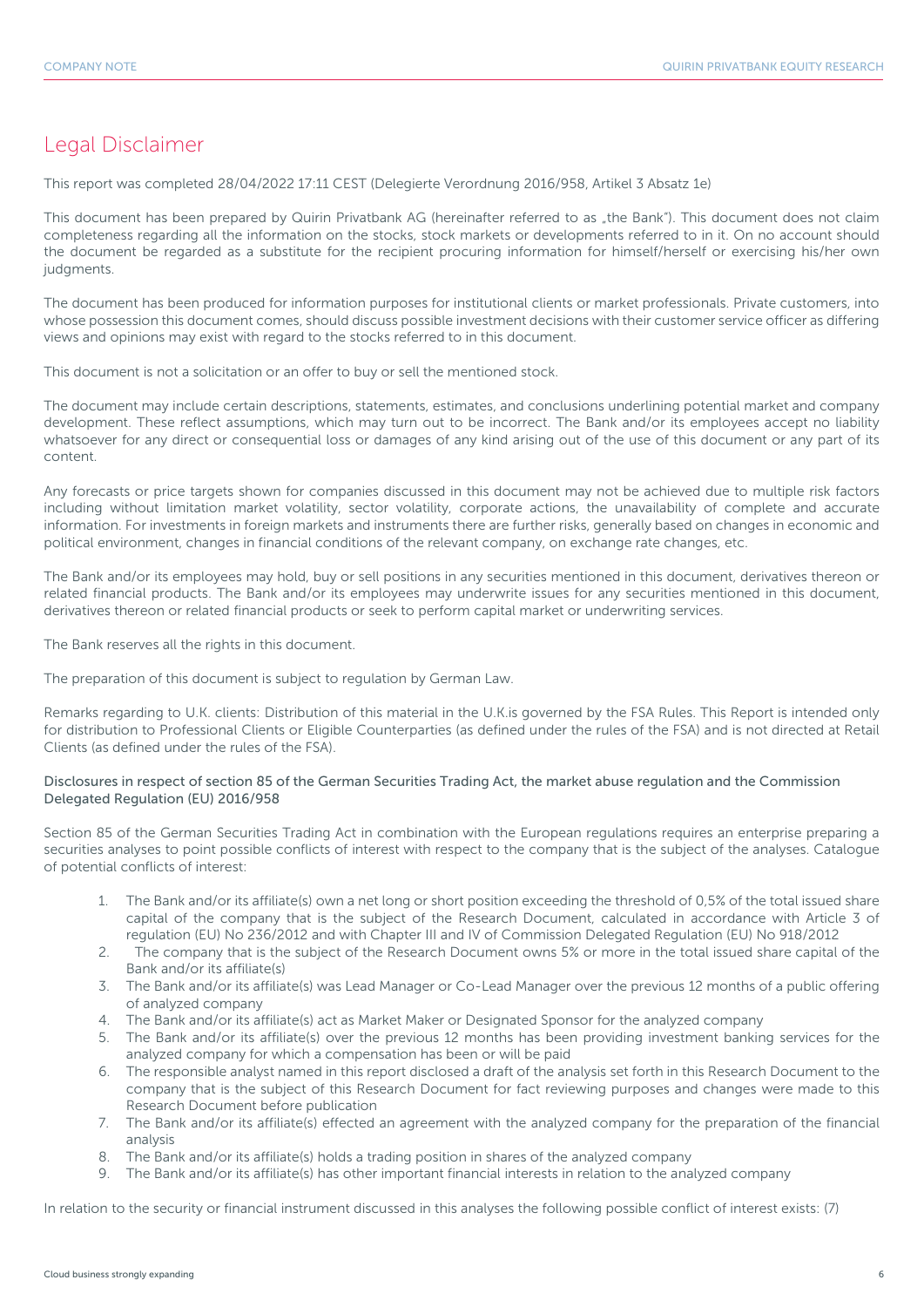The Bank have set up effective organizational administrative arrangements to prevent and avoid possible conflicts of interest and, where applicable, to disclose them. The Quirin research analysts involved in issuing research reports operate independently of Quirin Investment Banking business. Information barriers and procedures are in place between the research analysts and staff involved in securities trading for the account of Quirin or clients to ensure the price sensitive information is treated according to applicable laws and regulations.

The valuation underlying the rating of the company analyzed in this report is based on generally accepted and widely used methods of fundamental valuation, such as the DCF model, Free Cash Flow Value Potential, peer group comparison and – where applicable – a sum-of-the-parts model.

We do not commit ourselves in advance to whether and in which intervals an update is made. The document and the recommendation and the estimations contained therein are not linked – whether directly or indirectly – to the compensation of the analyst responsible for the document.

All share prices given in this equity analysis are closing prices from the last trading day before the publication date stated, unless another point in time is explicitly stated.

The rating in this report are based on the analyst´s expectation of the absolute change in stock price over a period of 6 to 12 months and reflect the analyst<sup>'</sup>s view of the potential for change in stock price as a percentage. The BUY and SELL ratings reflect the analyst's expected high change in the value of the stock.

The levels of change expressed in each rating categories are:

 $BUY > +10%$ 

 $HOLD \le -10\%$  and  $\le +10\%$ 

 $SFII > -10%$ 

### Analyst certification

Sebastian Droste, financial analyst, hereby certifies that all of the views expressed in this report accurately reflect my personal views about any and all of the subject securities or issuers discussed herein. In addition, I hereby certify that no part of my compensation was, is, or will be, directly or indirectly related to the specific recommendations or views expressed in this research report, nor is it tied to any specific investment banking transaction performed by the Bank or its affiliates.

### Price and Rating History (last 12 months)

| Date       | Price target-EUR | Rating | Initiation |
|------------|------------------|--------|------------|
| 22 02 2022 | 620              | Buy    |            |
| 22 10 2021 | 6 O 1            | Buv    |            |
| 29.04.2021 | 4 57             | Hold   | 11 12 2018 |

Bank distribution of ratings and in proportion to investment banking services can be found on the internet at the following address:

### https://www.quirinprivatbank.de/kapitalmarktgeschaeft/institutionelles-research

Bank disclosures, conflict of interest on complete list of financial analysis on the last 12 month can be found on the internet at the following address:

### https://research.quirinprivatbank.de/content/disclosures

### Competent supervisory authority

Bundesanstalt für Finanzdienstleistungsaufsicht - BaFin – (Federal Financial Supervisory Authority), Graurheindorfer Str. 108 , 53117 Bonn

### Contact Quirin Privatbank AG Frankfurt am Main

Schillerhaus / Schillerstraße 20 / 60313 Frankfurt am Main

Management Board: Karl Matthäus Schmidt • Johannes Eismann •